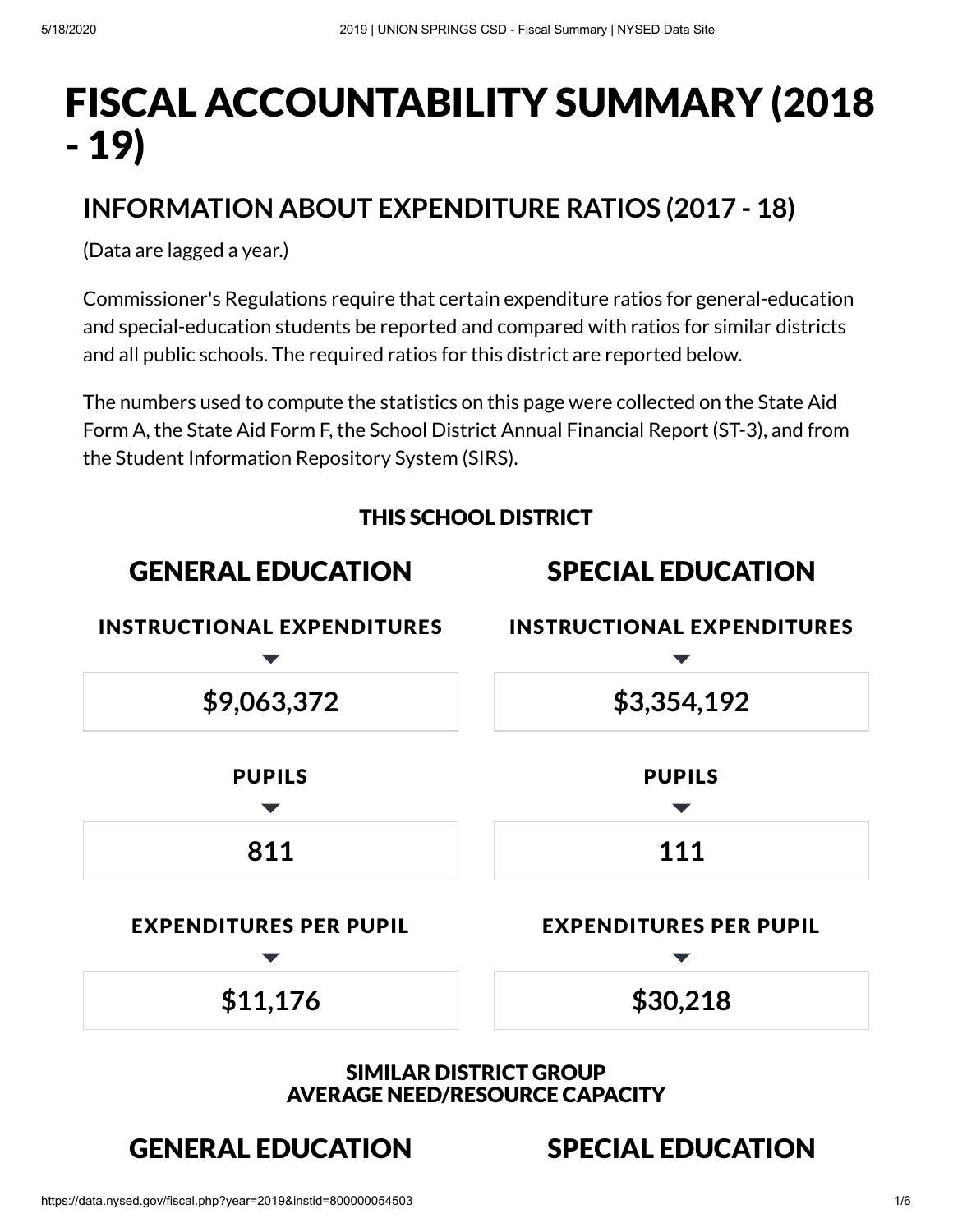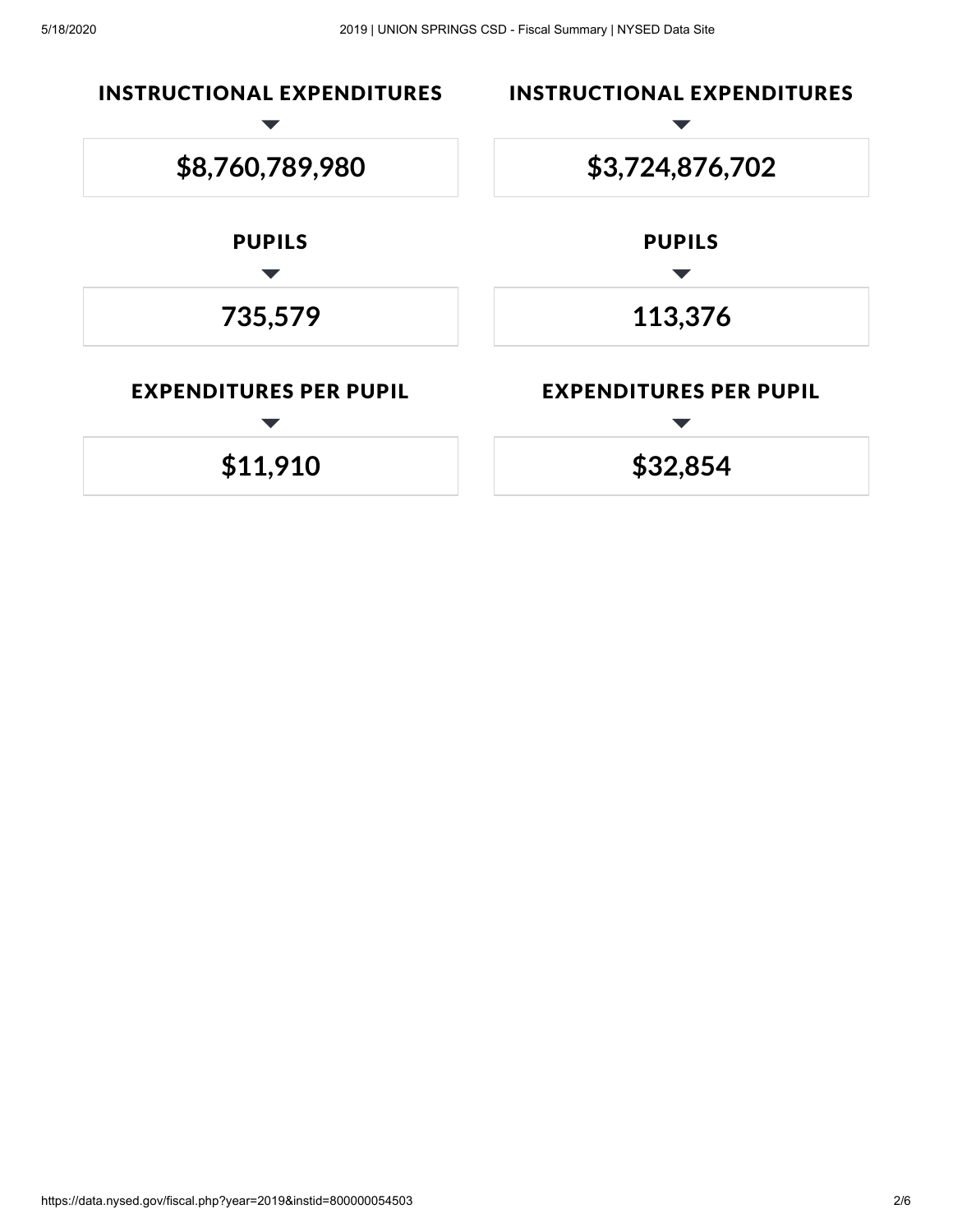#### ALL SCHOOL DISTRICTS



Instructional Expenditures for General Education are K-12 expenditures for classroom instruction (excluding Special Education) plus a proration of building level administrative and instructional support expenditures. These expenditures include amounts for instruction of students with disabilities in a general-education setting. District expenditures, such as transportation, debt service and district-wide administration are not included.

The pupil count for General Education is K-12 average daily membership plus K-12 pupils for whom the district pays tuition to another school district. This number represents all pupils, including those classified as having disabilities and those not classified, excluding only students with disabilities placed out of district. Pupils resident in the district but attending a charter school are included. For districts in which a county jail is located, this number includes incarcerated youth to whom the district must provide an education program.

Instructional Expenditures for Special Education are K-12 expenditures for students with disabilities (including summer special education expenditures) plus a proration of buildinglevel administrative and instructional support expenditures. District expenditures, such as transportation, debt service and district-wide administration are not included.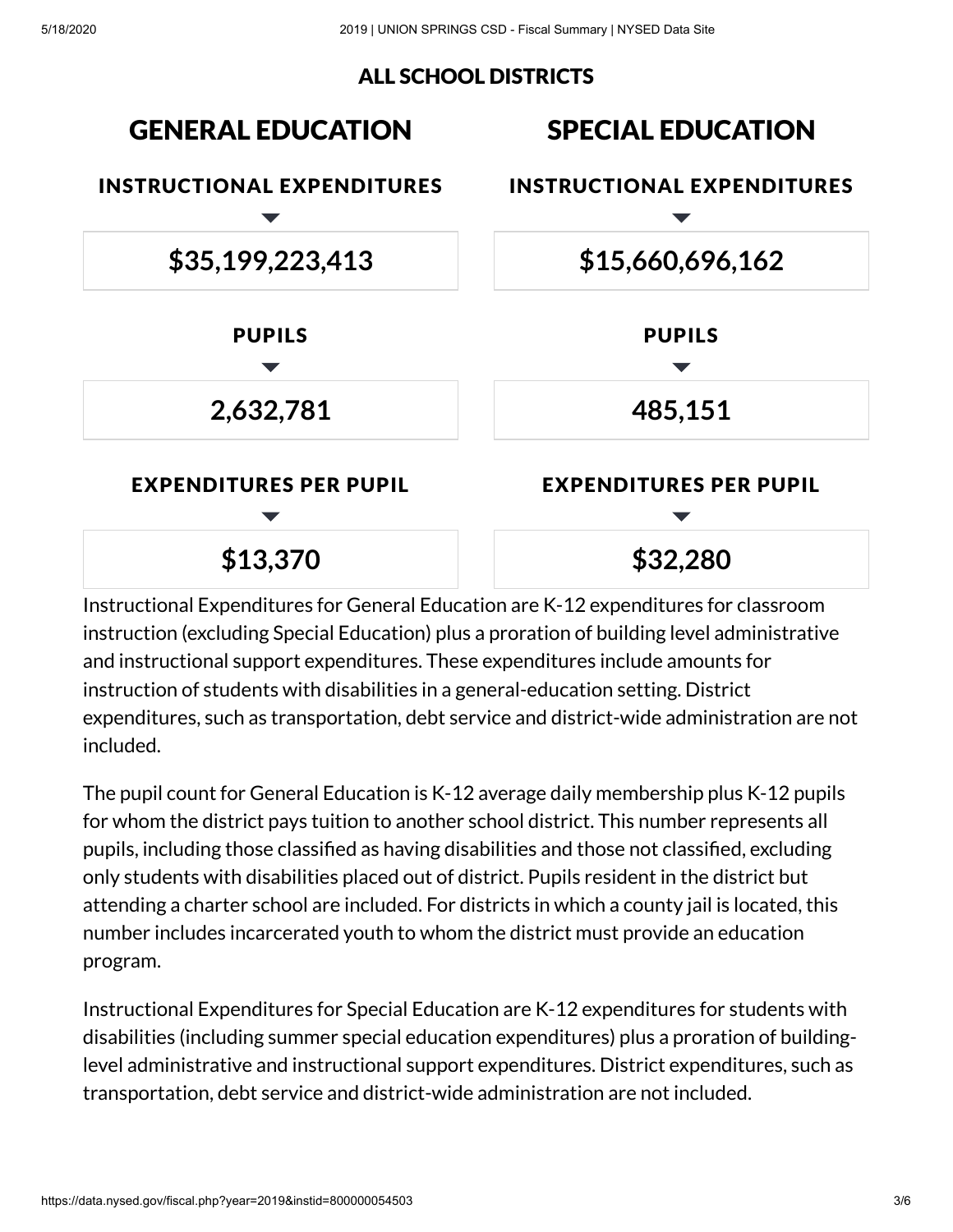The pupil count for Special Education is a count of K-12 students with disabilities for the school year plus students for whom the district receives tuition from another district plus students for whom the district pays tuition to another district. Students attending the State schools at Rome and Batavia, private placements and out-of-state placements are included.

Instructional Expenditures Per Pupil is the simple arithmetic ratio of Instructional Expenditures to Pupils. The total cost of instruction for students with disabilities may include both general- and special-education expenditures. Special-education services provided in the general-education classroom may benefit students not classified as having disabilities.

#### TOTAL EXPENDITURES PER PUPIL



Total Expenditures Per Pupil is the simple arithmetic ratio of Total Expenditures to Pupils. Total Expenditures include district expenditures for classroom instruction, as well as expenditures for transportation, debt service, community service and district-wide administration that are not included in the Instructional Expenditure values for General Education and Special Education. As such, the sum of General Education and Special Education Instructional Expenditures does not equal the Total Expenditures.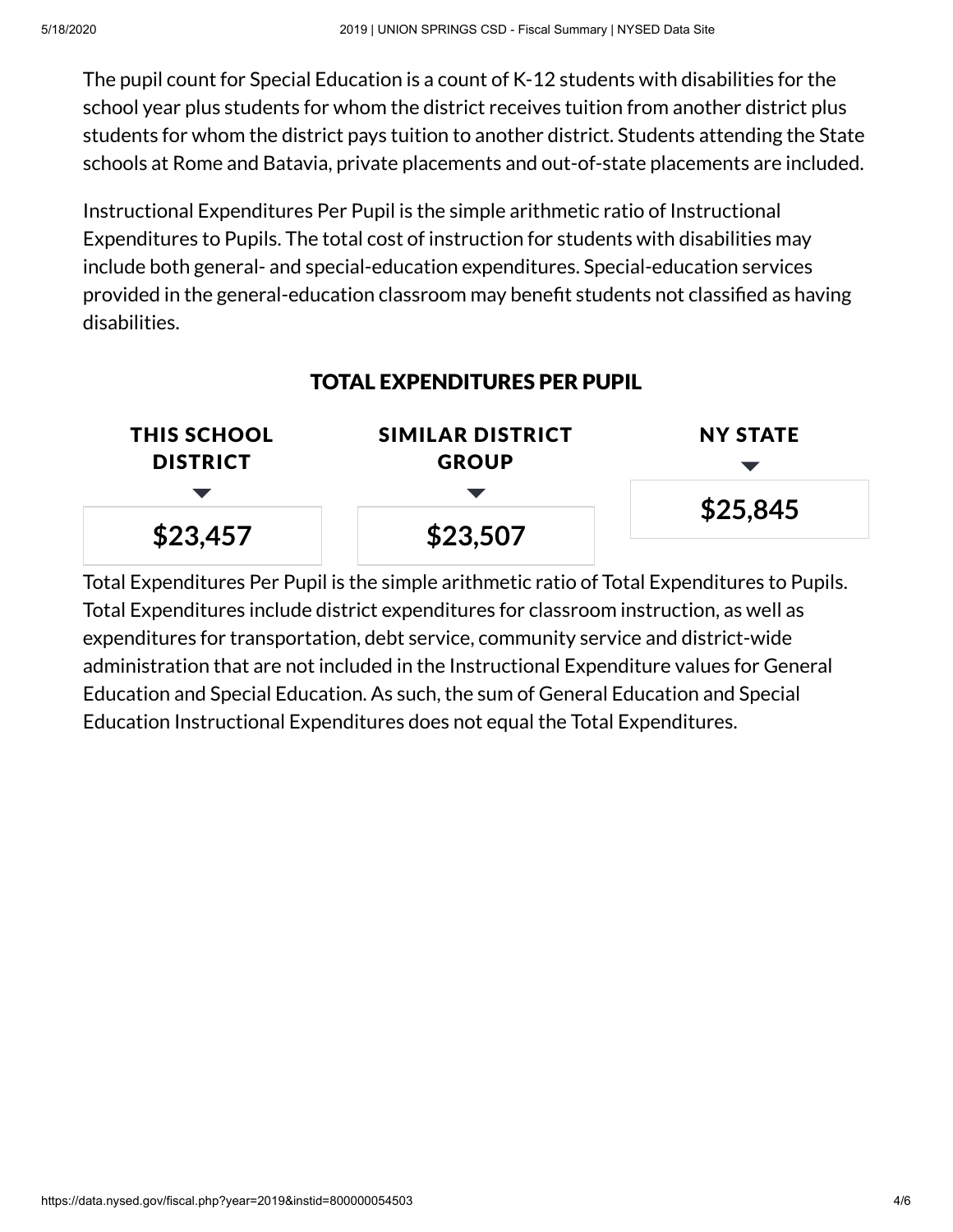# **INFORMATION ABOUT STUDENTS WITH DISABILITIES (2018 - 19)**

Commissioner's Regulations require reporting students with disabilities by the percent of time they are in general education classrooms and the classification rate of students with disabilities. These data are to be compared with percentages for similar districts and all public schools. The required percentages for this district are reported below.



#### STUDENT PLACEMENT (PERCENT OF TIME INSIDE REGULAR CLASSROOM)